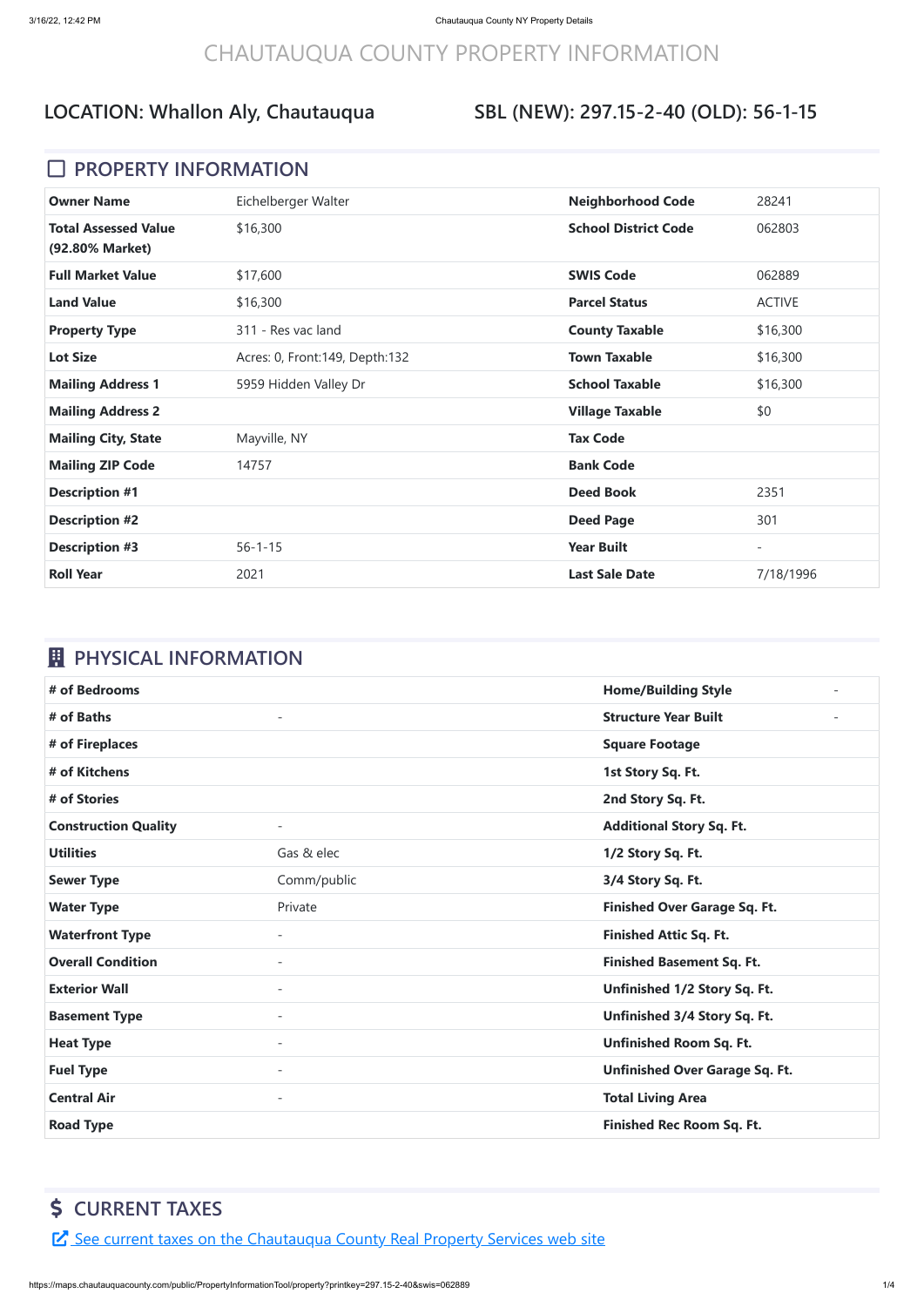

## **LATEST OWNER**

See latest property owner on the [Chautauqua](https://maps.chautauquacounty.com/Public/PHD/Default.aspx?ExternalRequest=true&phdPrintKey=297.15-2-40&phdSwiss=062889) County Parcel History Database

#### **TT COMMERCIAL INFORMATION**

*Not a commercial property. No information available.*

#### $\frac{1}{20}$  **HISTORICAL INFORMATION**

| Owner History        | <b>Deed Book</b> | <b>Deed Page</b> | <b>Sale Date</b> | <b>Valid Sale</b> | <b>Sale Price</b> |
|----------------------|------------------|------------------|------------------|-------------------|-------------------|
| Eichelberger, Walter |                  | 301              | 7/18/1996        | <b>YES</b>        | \$5,900           |

## **TEXT IMPROVEMENT INFORMATION**

| <b>Str</b><br>$\bullet$ .<br>. ام من<br>Built<br>____<br>$  -$ |
|----------------------------------------------------------------|
|----------------------------------------------------------------|

## **EXEMPTIONS**

| <b>Code Description</b><br><b>End Year</b><br><b>Exempt Percent</b><br><b>Start Year</b><br>Amount |  |
|----------------------------------------------------------------------------------------------------|--|
|----------------------------------------------------------------------------------------------------|--|

#### **PHOTO**

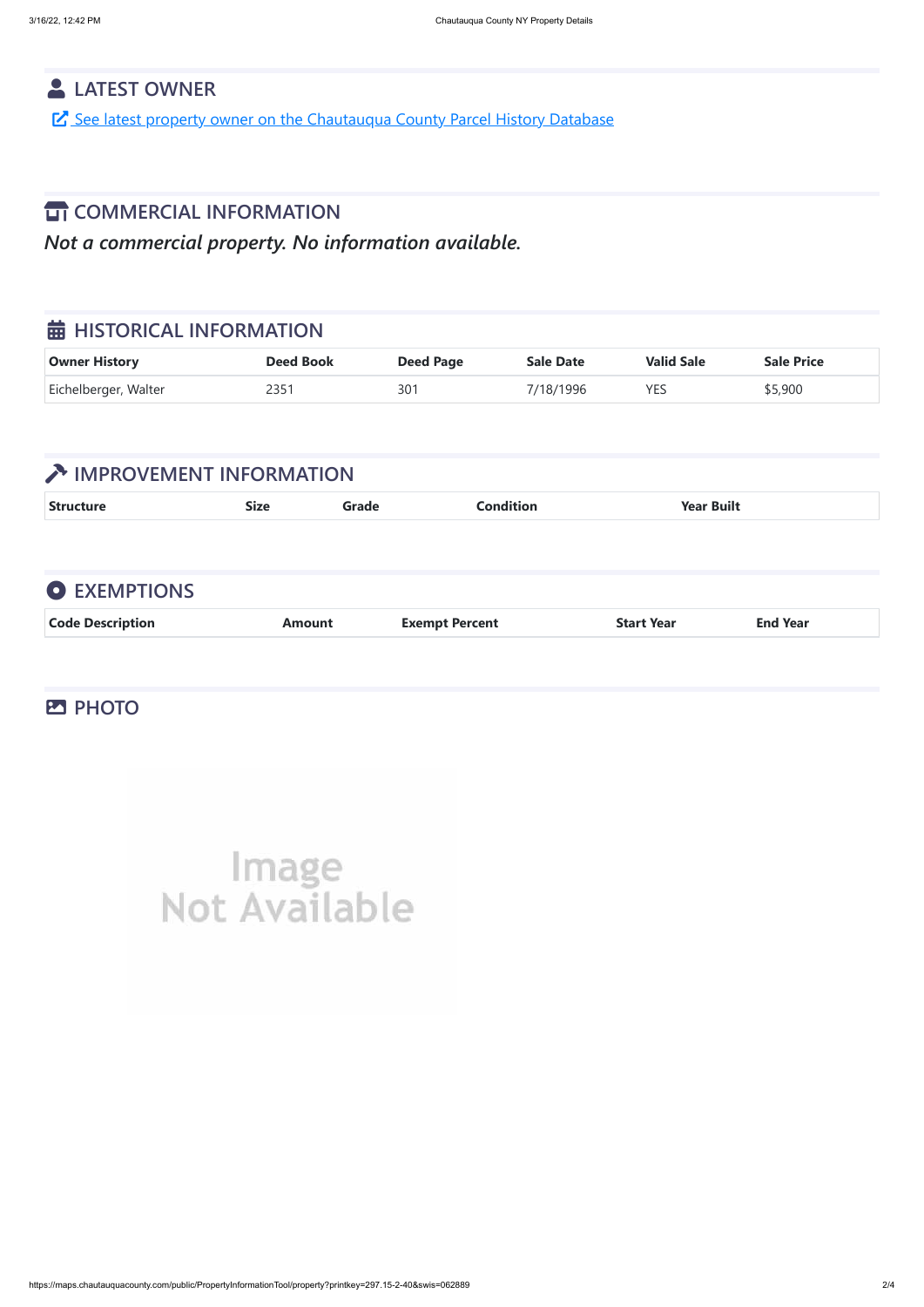#### **N** MAP

#### Comparable Sales Search

| <b>Square Foot % required</b> |                         |                                           |                             |   | <b>Start Year required</b>           |                             |                      |            |                                    |    |
|-------------------------------|-------------------------|-------------------------------------------|-----------------------------|---|--------------------------------------|-----------------------------|----------------------|------------|------------------------------------|----|
| $\overline{\phantom{0}}$      |                         | 15                                        |                             | ÷ |                                      |                             | 2007                 |            |                                    | ÷. |
|                               |                         | NaN - NaN sq ft                           |                             |   |                                      |                             |                      |            |                                    |    |
|                               | # of Bedrooms optional  |                                           |                             |   | # of Bathrooms optional              |                             |                      |            |                                    |    |
|                               |                         | Find Comparable Sales to Subject Property |                             |   |                                      |                             |                      |            |                                    |    |
|                               | <b>Subject Property</b> |                                           |                             |   |                                      |                             |                      |            |                                    |    |
| <b>Address</b>                | <b>SBL</b>              | <b>Lot Size</b>                           | <b>Sale</b><br><b>Price</b> |   | <b>Nbhd</b><br><b>Sale Date Code</b> | <b>Bldg</b><br><b>Style</b> | Year<br><b>Built</b> | Sq.<br>Ft. | <b>Bdrm/Bthrm/</b><br><b>Frplc</b> |    |
| Whallon                       | $297.15 - 2 -$          | Acres: 0, Front: 149,                     | \$5,900                     |   | 7/18/1996 28241                      | $\overline{\phantom{a}}$    |                      |            |                                    |    |

To search for comparable properties with the buidling style code of **- -**, please enter the **square foot percentage** greater than or less than the square footage of the subject property, the **sales year** to begin searching comparables from, the **number of bathrooms** (optional), and the **number of bedrooms** (optional).

## $\hat{\blacksquare}$  **COMPARABLE ASSESSMENTS**

#### Comparable Assessments Search

To search for comparable properties with the buidling style code of **- -**, please enter the **square foot percentage** greater than or less than the square footage of the subject property, the **number of bathrooms** (optional), and the **number of bedrooms** (optional).



[Leaflet](http://leafletjs.com/) | Powered by [Esri](https://www.esri.com/) | Esri, DigitalGlobe, GeoEye, Earthstar Geographics, CNES/Airbus DS, USDA, USGS, AeroGRID, IGN, and the GIS User Community

#### **E** COMPARABLE SALES